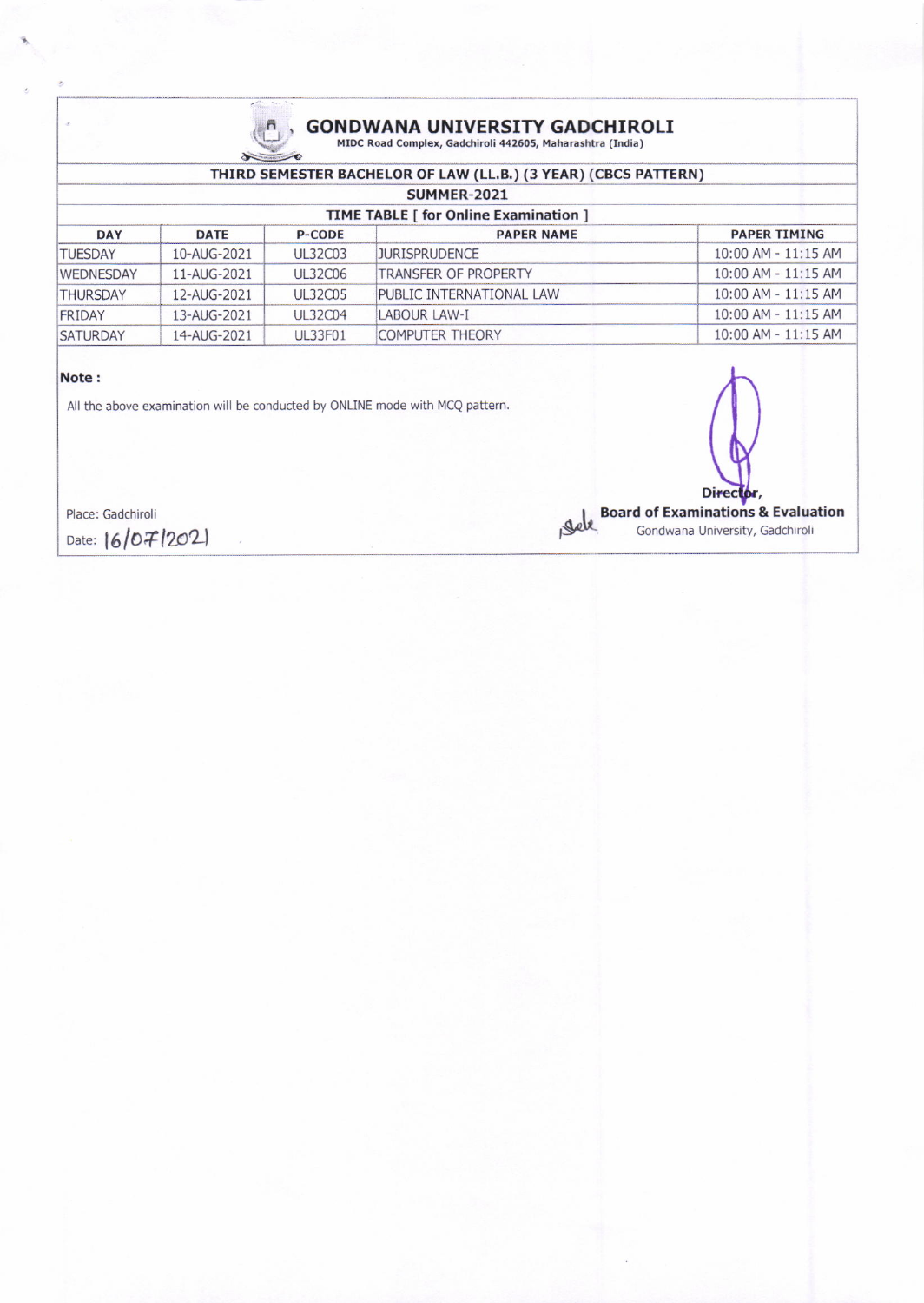

# **GONDWANA UNIVERSITY GADCHIROLI** MIDC Road Complex, Gadchiroli 442605, Maharashtra (India)

| FOURTH SEMESTER BACHELOR OF LAW (LL.B.) (3 YEAR) (CBCS PATTERN) |             |                |                      |                     |  |  |  |  |
|-----------------------------------------------------------------|-------------|----------------|----------------------|---------------------|--|--|--|--|
| <b>SUMMER-2021</b>                                              |             |                |                      |                     |  |  |  |  |
| <b>TIME TABLE [ for Online Examination ]</b>                    |             |                |                      |                     |  |  |  |  |
| <b>DAY</b>                                                      | <b>DATE</b> | <b>P-CODE</b>  | <b>PAPER NAME</b>    | <b>PAPER TIMING</b> |  |  |  |  |
| <b>TUESDAY</b>                                                  | 10-AUG-2021 | <b>UL34C05</b> | <b>COMPANY LAW</b>   | 01:30 PM - 02:45 PM |  |  |  |  |
| <b>WEDNESDAY</b>                                                | 11-AUG-2021 | <b>UL34C04</b> | LABOUR LAW-II        | 01:30 PM - 02:45 PM |  |  |  |  |
| <b>THURSDAY</b>                                                 | 12-AUG-2021 | <b>UL34E06</b> | <b>LAND LAW</b>      | 01:30 PM - 02:45 PM |  |  |  |  |
|                                                                 |             | <b>UL34E07</b> | <b>BANKING LAW</b>   |                     |  |  |  |  |
|                                                                 |             | <b>UL34E08</b> | <b>INSURANCE LAW</b> |                     |  |  |  |  |
| FRIDAY                                                          | 13-AUG-2021 | <b>UL34C03</b> | ADMINISTRATIVE LAW   | 01:30 PM - 02:45 PM |  |  |  |  |

## Note:

All the above examination will be conducted by ONLINE mode with MCQ pattern.

Place: Gadchiroli

Director, **Solution** Gondwana University, Gadchiroli

Date: 16/07/2021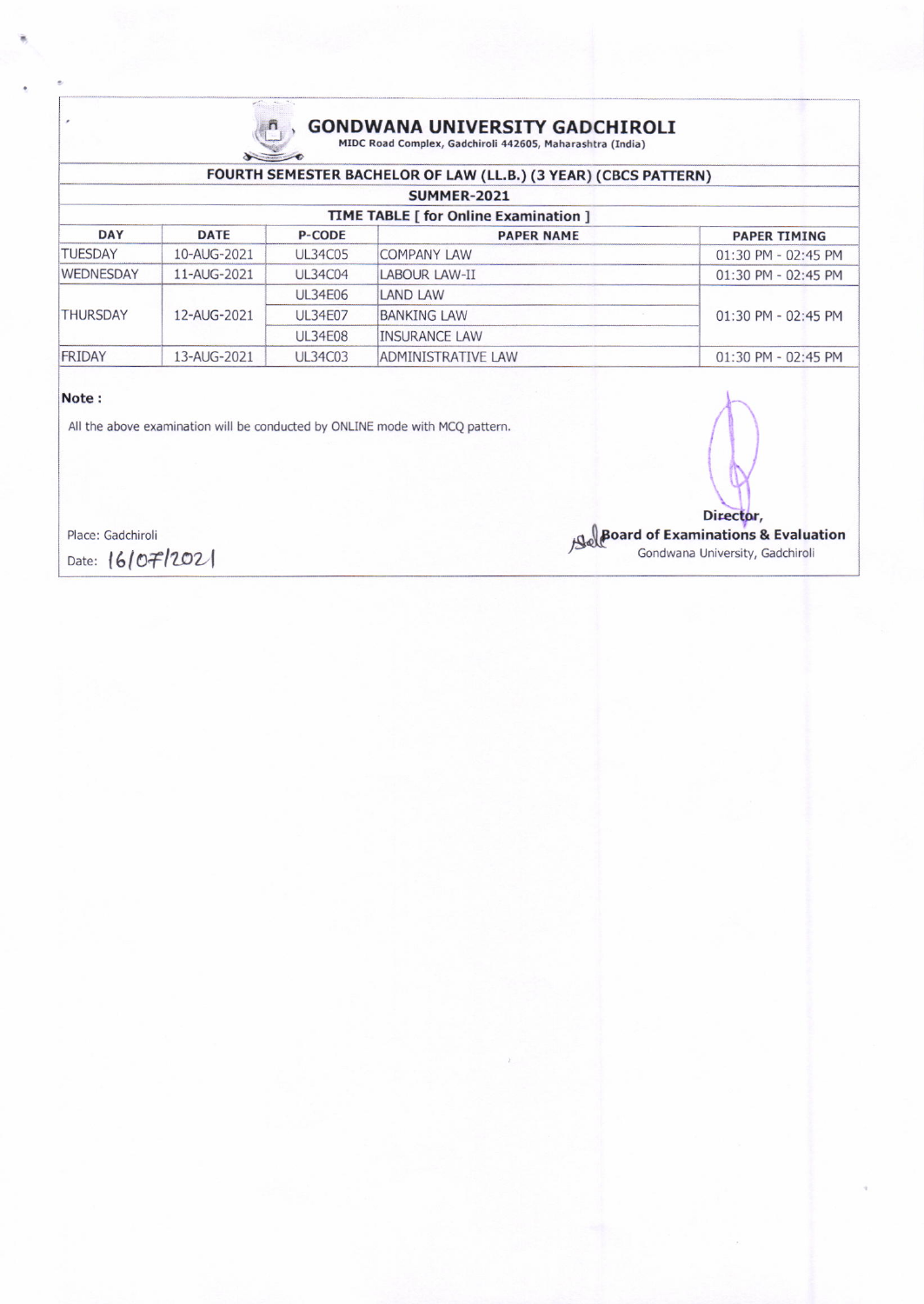

## GONDWANA UNIVERSITY GADCHIROLI<br>MIDC Road Complex, Gadchiroli 442605, Maharashtra (India)

## THIRD SEMESTER BACHELOR OF LAW (LL.B.) (5 YEAR) (CBCS PATTERN)

| <b>SUMMER-2021</b>                    |                |                        |                         |  |  |  |  |
|---------------------------------------|----------------|------------------------|-------------------------|--|--|--|--|
| TIME TABLE [ for Online Examination ] |                |                        |                         |  |  |  |  |
| <b>DATE</b>                           | <b>P-CODE</b>  | <b>PAPER NAME</b>      | <b>PAPER TIMING</b>     |  |  |  |  |
| 10-AUG-2021                           | <b>UL53C06</b> | LAW OF TORTS           | $10:00$ AM - $11:15$ AM |  |  |  |  |
| 11-AUG-2021                           | <b>UL53C05</b> | PHILOSOPHY-III         | $10:00$ AM - $11:15$ AM |  |  |  |  |
| 12-AUG-2021                           | <b>UL53C04</b> | <b>HISTORY-III</b>     | 10:00 AM - 11:15 AM     |  |  |  |  |
| 13-AUG-2021                           | <b>UL53C03</b> | ECONOMICS-III          | 10:00 AM - 11:15 AM     |  |  |  |  |
| 14-AUG-2021                           | <b>UL53F01</b> | SOCIOLOGY-I (THEORIES) | 10:00 AM - 11:15 AM     |  |  |  |  |
| 17-AUG-2021                           | <b>UL53C02</b> | <b>ENGLISH-III</b>     | 10:00 AM - 11:15 AM     |  |  |  |  |
|                                       |                |                        |                         |  |  |  |  |

## Note :

All the above examination will be conducted by ONLINE mode with MCQ pattern.

Director,

Board of Examinations & Evaluation **A4R**-Gondwana University, Gadchirol

Place: Gadchiroli

Date:  $16/07/202$